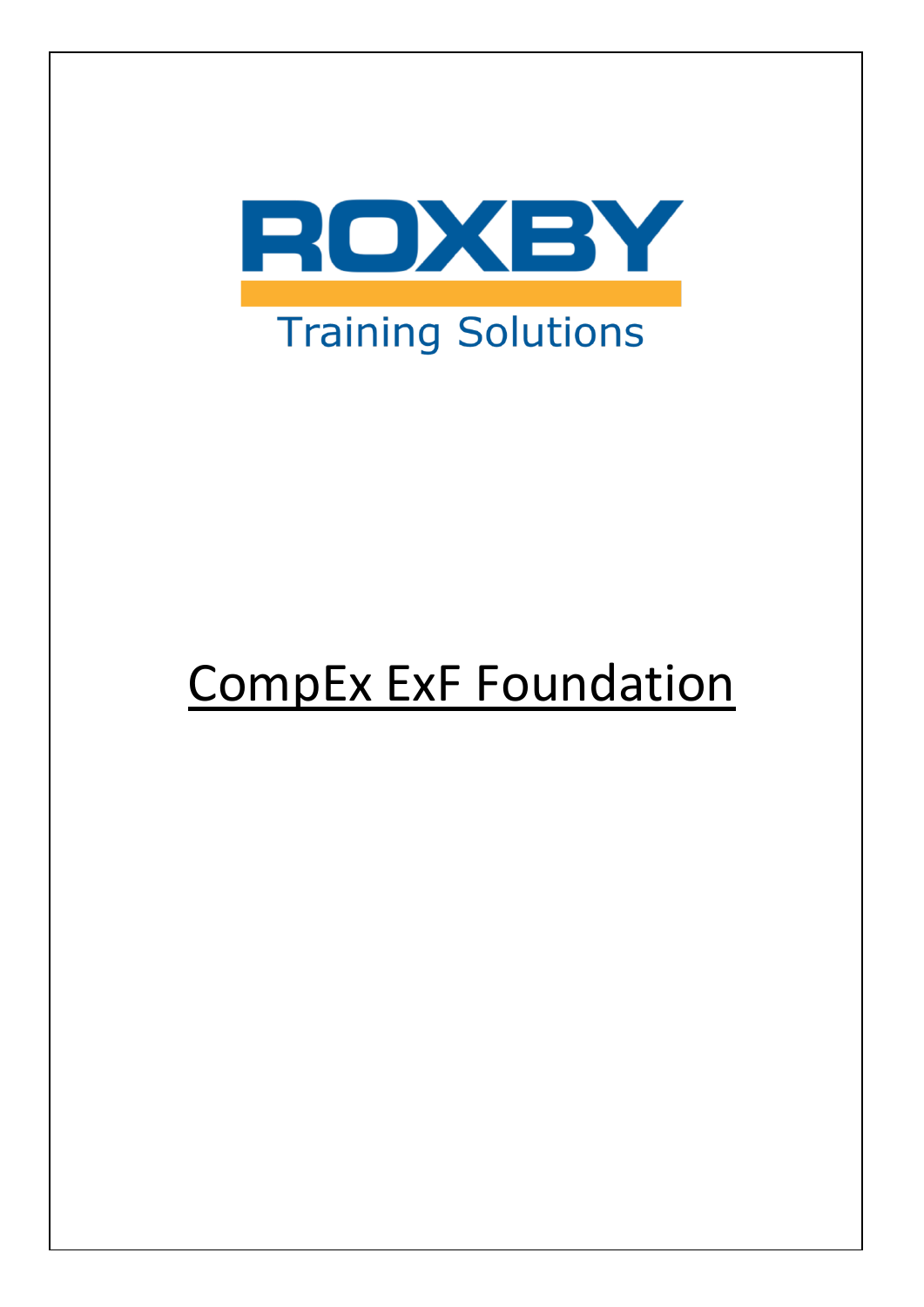## **Course Content**

## **Aim**

ATEX legislation underlines the need for practitioners in potentially explosive environments to be competent. The course has been designed specifically for nontechnical personnel, such as supervisors, designers, project engineers, Health & Safety personnel, managers and anyone involved in Hazardous Area work that does not actually conduct installation or inspection of electrical equipment.

## **Pre-requisites**

There are no practical assessments with this foundation course therefore no prerequisites are required.

## **Course Duration**

1 day which can be delivered in centre at our Stockton / Stallingborough facilities, or alternatively delivered on customer premises – facilities permitting.

#### **Optimum Number**

A maximum of 10 candidates per course.

#### **Course Language**

The course is delivered in English. Therefore candidates must have good standards of both written and verbal English.

Courses can be delivered in other languages however, this would need to be discussed prior to acceptance on the course. It is the responsibility of the person making the booking to make Roxby aware of this requirement.

## **Training Aids**

PowerPoint Presentation, hand-outs, videos, samples of hazardous area equipment

#### **Assessment**

Online multichoice question assessment (closed book)

#### **Certification**

Following successful completion of Unit ExF competence validation test, a certificate of underpinning knowledge will be issued by JTL, who are the national awarding body for the scheme.